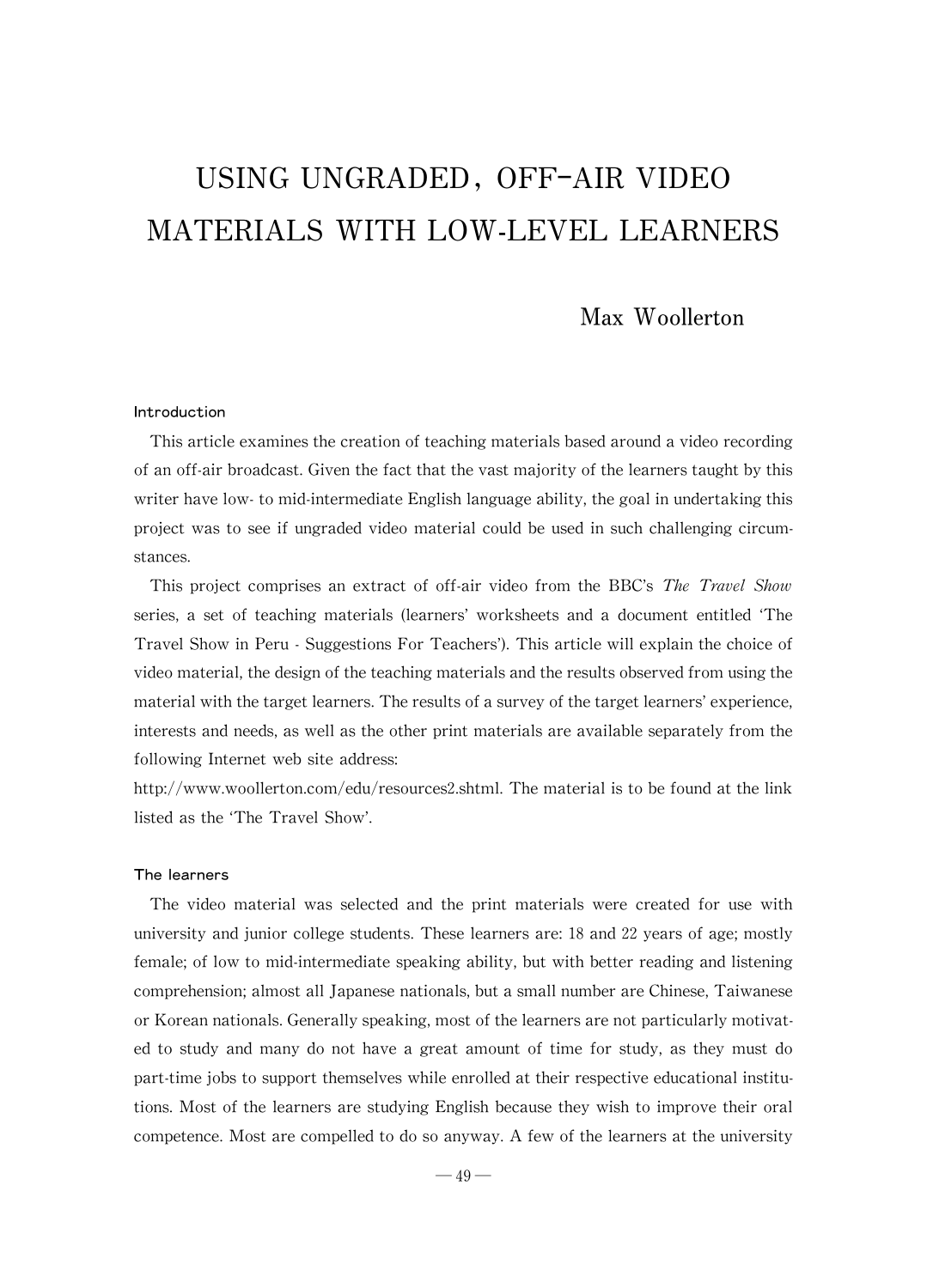are compelled to study English, but do not wish to do so. Another factor is that most of the learners have a lack of confidence with their oral output and have under-developed study skills.

To assess the experience, interests and needs of the target learners, the results of a questionnaire, distributed to the learners at the beginning of the 2000-1 academic year, were examined. It should be noted, however, that this survey was not originally conceived in relation to this project. There were four questions on the survey which, in particular, were relevant to the issue of the students' interests, needs, motivation and ability. These were as follows: What are your hobbies and interests?; Have you been to any foreign countries?; Which countries would you like to visit?; What do you think is the best reason to study English? The results were compiled and the document summarising the results is accessible on the Internet (see page 1). Learners'responses to the questions confirmed the preconceived notions of this writer regarding student interest and ability. This, in turn, determined decisions in selecting the off-air material for this assignment. Specifically, most of the students have a limited range of interests and these are commonlythings like travel, shopping, watching television, listening to music, and watching films. In general, the learners are not interested in subjects such as politics, social issues, et cetera. Many are interested in travelling abroad, but in the main, the learners' experience has, so far, been limited to a few destinations, if any. Many learners have some desire to use their knowledge of English in the future for travelling or working abroad or for communicating with foreigners that they meet.

#### Selection of the video material

Several criteria were used to select the video material. Firstly, it was important to select video material which would provide for an ʻattractive, enjoyable working environment' (Tomalin, 1991:48), and ʻto provide material of which the content is relevant to students needs and interests'(Willis, 1993) as cited by Motteram & Slaouti, (1999: Unit 1:5-6). Tomalin made his point in relation to children, but it is no less applicable to older learners.

From the results of the survey of the target learners, it was clear that a topic such as travel and tourism would be of interest to the students, but equally, cooking, cinema, music or shopping could have been chosen.Such off-air video material on anyofthese kinds of topics therefore stands a chance of successful exploitation in the language classroom because, as Allan and Arcario both state, it will be ʻmaterial with a focus on cultural features' (Allan, 1985/1991:55) which by its relevance and authenticity is a 'stimulus for activities' (Arcario, undated: 110) and because such material 'gets students talking, offering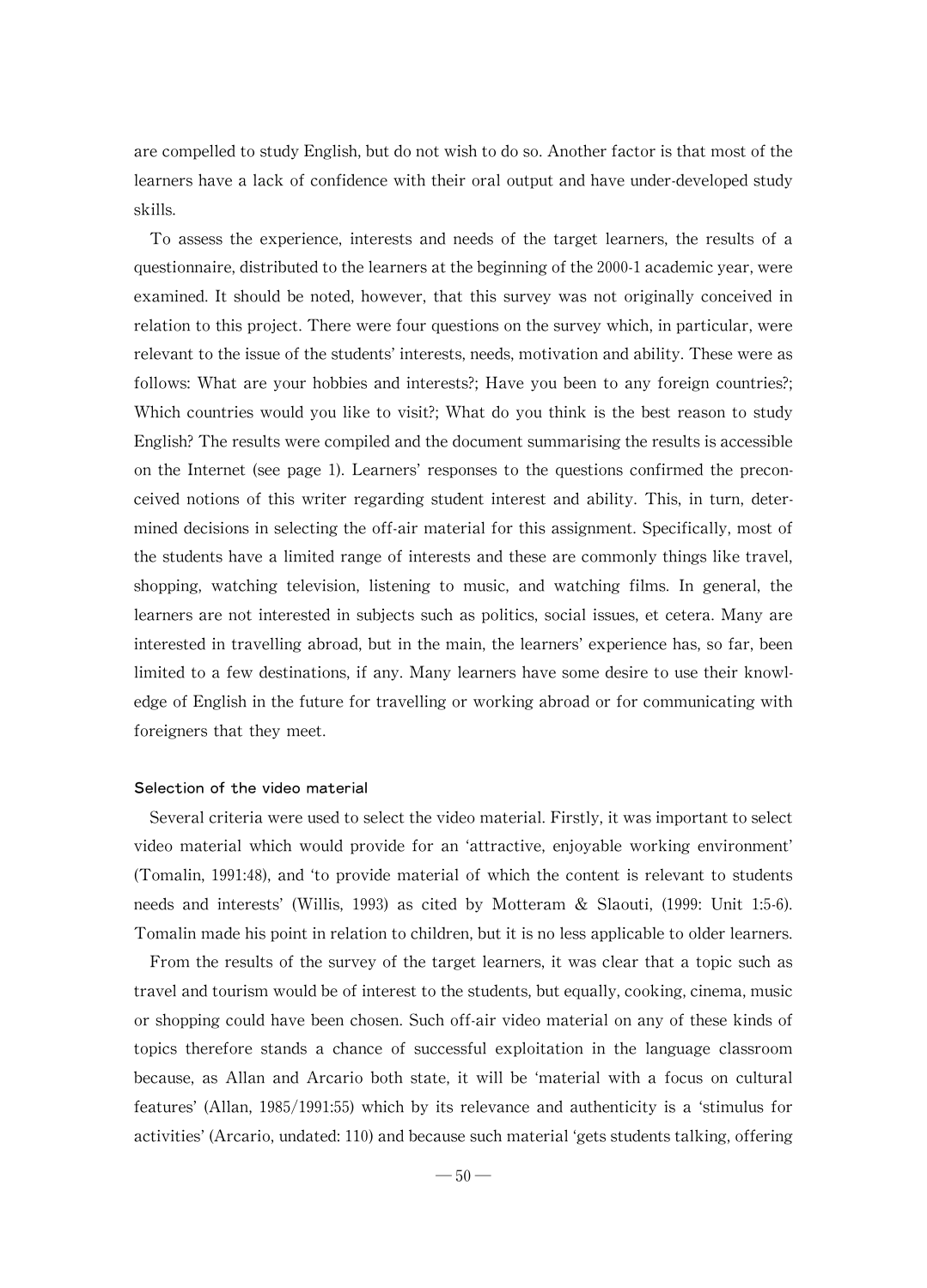variety and entertainment'(Allan,1985/1991:48-49)

The next issue which had to be considered concerned the question of what is generally available for recording off-air. Teaching ESL students in countries in which the target language is not the same as the language contained in the bulk of those countries' television broadcasts, severely limits the teacher's range of options. In the country were the learning is taking place, Japan, there are only three broadcasters that have authentic English language programmes readily available to choose from: CNN International, The Discovery Channel, and BBC World.

CNN International's output is almost exclusively news. BBC World's broadcasts are largely news programmes, but it also broadcasts a higher percentage of documentaries and special interest programmes. The Discovery Channel broadcasts the greatest range of programmes, but unfortunately, although these are all broadcast with an English audio component, the programmes are also subtitled in Japanese.Although this should not rule out the use of such material altogether, it was felt that it is better to avoid subtitled material as often students concentrate on the subtitles to understand meaning, neglecting the audio track. There can also be a disparity between the subtitle content and the audio content. CNN International's and BBC World's broadcasting is bilingual with two monaural tracks. There is the main track carrying the Japanese language content and a sub track carrying the English.The programmes on CNN International and BBC World are broadcast several times during a week. This allows for the separate recording of the programme in English and in Japanese. Having the same programme in two different languages can present some special opportunities for using the material, although ultimately, these were not employed on this occasion.

There were four travel programme series that were examined for possible use in this project: the Discovery Channel's *Travellers* and *Lonely Planet Guide* and the *BBC's Rough* Guide To... and The Travel Show.

The issue of the specific appropriateness of the different extracts of off-air material was then considered. In accordance with Allan's (1991: 23) and Arcario's (in Stempleski & Arcario, undated:113) factors regarding criteria used in examining and selecting video material, the following were looked at: the degree of visual support; the clarity of picture and sound; the density of the language and its delivery; and the language level and content. Additionally,the material's length and possible pause points were considered.

The Lonely Planet Guide and Rough Guide To... series were not selected because their presenters'strong accents and colloquialspeech would probablyprovetoo difficult forthe learners to comprehend. The camera work is visually interesting, but somewhat unsuitable: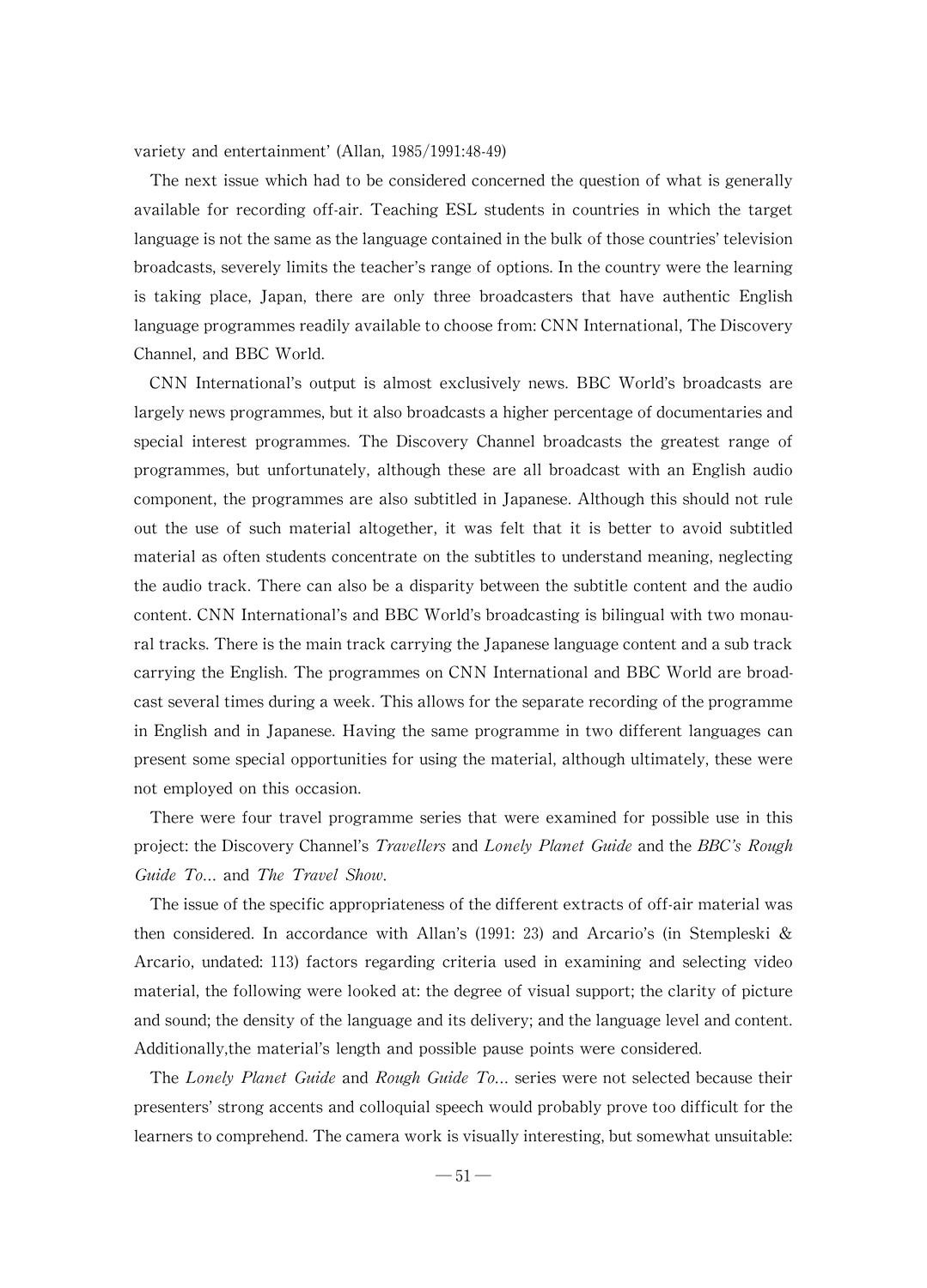rapidly moving, strangely-angled shots and rapidly varying focus could hinder comprehension greatly. Thus, there were two final candidates, *Travellers* and *The Travel Show*.

Both *Travellers* and *The Travel Show* feature clear, unaccented speech by the talent. The pace is fast and the language content is ungraded, so that the low-to mid-intermediate language ability level of the learners determined a design of print materials concentrating on ʻlanguage generated bythe students about thevideo programme'rather than ʻlanguage generated by the video programme'(Tomalin, 1986, cited by Arcario in Stempleski & Arcario, undated: 110). Consequently, the pace and ungraded language content is less of an issue than it would otherwise be.

An entire edition of *Travellers* lasts 55 minutes and covers just one destination. The Travel Show, at 25 minutes, features two entirely separate destinations. The Travel Show is therefore more tightly edited and has complete, self-contained sequences which last only 10-13 minutes. Within these, short (two minutes or less), chunkable material can be found. The point has been made by numerous writers (including Tomalin 1986; Willis 1983; and Arcario undated), that short, self-contained chunks of video material are usually more suitable for use in the language classroom. That is certainly true with the learners that this material was intended for. To use *Travellers* would have meant taking an extract from a programme, risking problems of the independence of the video sequence, mentioned by Arcario (undated: 119).

Additionally, the visual and audio components of *The Travel Show* complement each other well. The visual and audio components closely relate and the visual component often features interesting, short montages. Establishing shots are often lengthy and clearly set the scene or the focus of the content, helping learners to more easily establish possible overall meaning of the video material.

#### Design and description of the print materials

Television and video on the subject of travel and tourism belongs to the documentary genre. More specifically, within documentary, travel/tourism programmes are a subcategory of this genre. The teaching materials include several tasks to exploit the learners' possible expectations of the sub-genre. These are the tasks in Step One.

This material is intended for oral communication classes. The tasks largely reflect this. While not immediately apparent from the learners' materials, this is clearly shown in the teacher's materials which contain numerous suggestions for elicitation of learners'oral responses and peer-to-peer sharing of ideas.

Allan (1991: 51 -52) described four discrete stages in a language lesson: elicitation,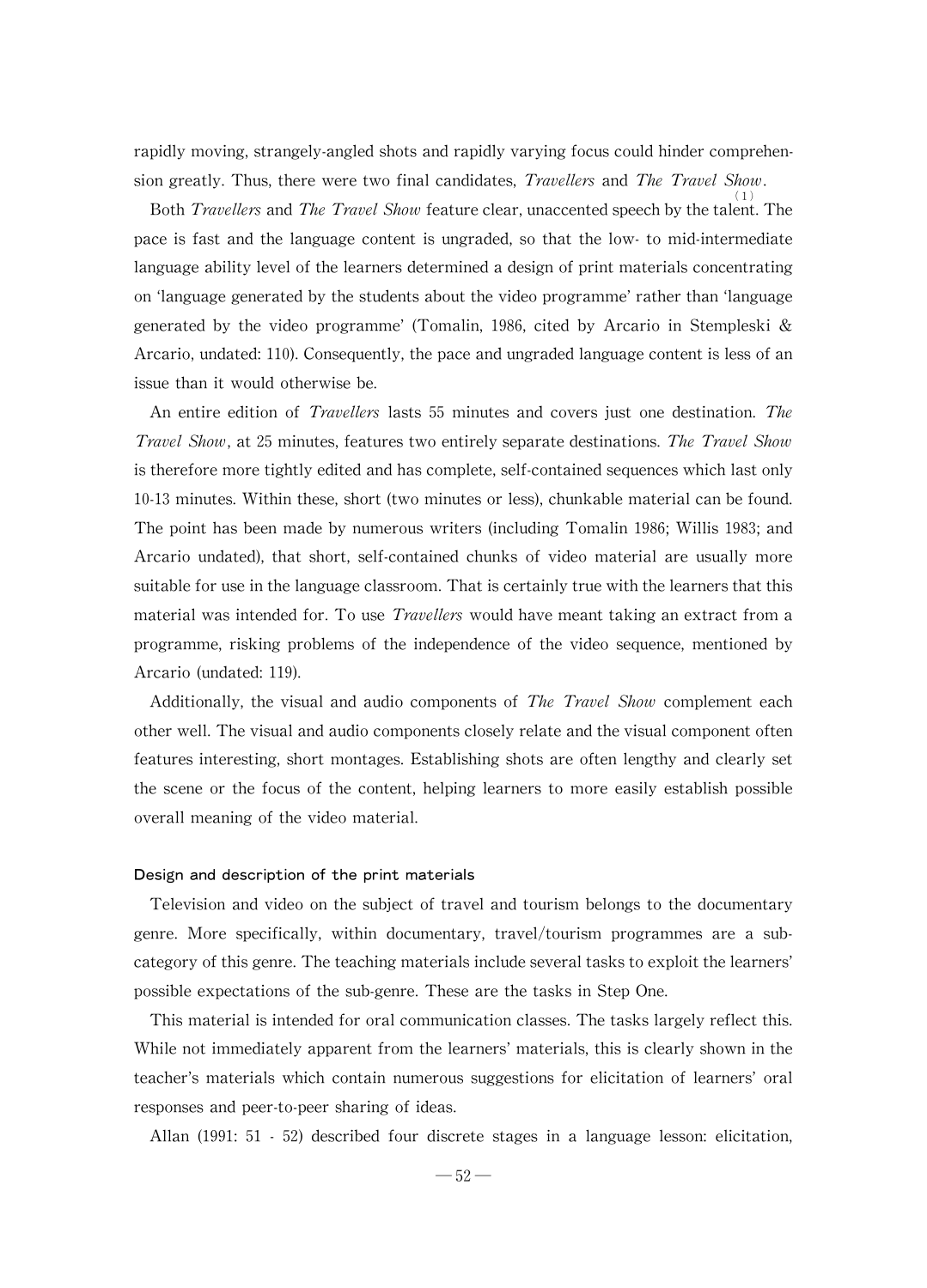presentation, practice and reinforcement. In using a video of this duration (approximately 13 minutes), it was clear that, with the target learners, the video would be used over several lessons. The four-stage lesson notion was discounted. Instead, the aim was to create various tasks that, over several lessons, allowed the learners to deal progressively with the video material. It was hoped that, at the conclusion of the tasks, the learners would have gained some sense of progression through various stages to completion of the project, have some overall sense of understanding of the content of the lesson material, and have realised that they had formed and stated opinions about the video material.

The physical design and layout of print materials is another important consideration. Several commercial ELT video products previously published have included print materials that may be confusing and difficult to work through. The Grapevine series (Viney, P & Viney,  $K$ , 1991) is a good example of this: The instructions are often not clear, too much information is on each page and there is not enough space for students to write. Print materials with a consistent layout, simple instructions and a manageable content quota per page are needed.

The original concept was for each page to be organized into three columns. The left column contains sub-headings, instructions, symbols to indicate easily the kind of activity, clip duration or video timecodes. The instructions on the print material and those used orallybythe teacher are graded and include the use ofEnglish lexical items adopted into general use in Japan, in order to facilitate easier comprehension. Also, in order to keep the task instructions for the learners concise, it is intended that the teacher will give supplementary information to the learners when necessary. The central column on each page is the work area for students to complete anywriting tasks. The right column is a support area containing graphics or video frames to aid understanding, supplement a task or assist in recalling information with the video. This organizational pattern had to be modified somewhat for the fourth and fifth pages of the learners' worksheets, as there was insufficient space for all of the elements that needed to be included on those pages.

The tasks in the print materials are designed as Lonergan suggests 'to keep the reading and writing load to a minimum' (1988: 11). In the teacher's materials, particular emphasis is given to the idea that the teacher suggest to the learners not to attempt to writewhile watching the video material. This instruction is also given from time to time in the learners'materials.

# Results

A trial of the material was conducted with six groups of learners. Five groups were first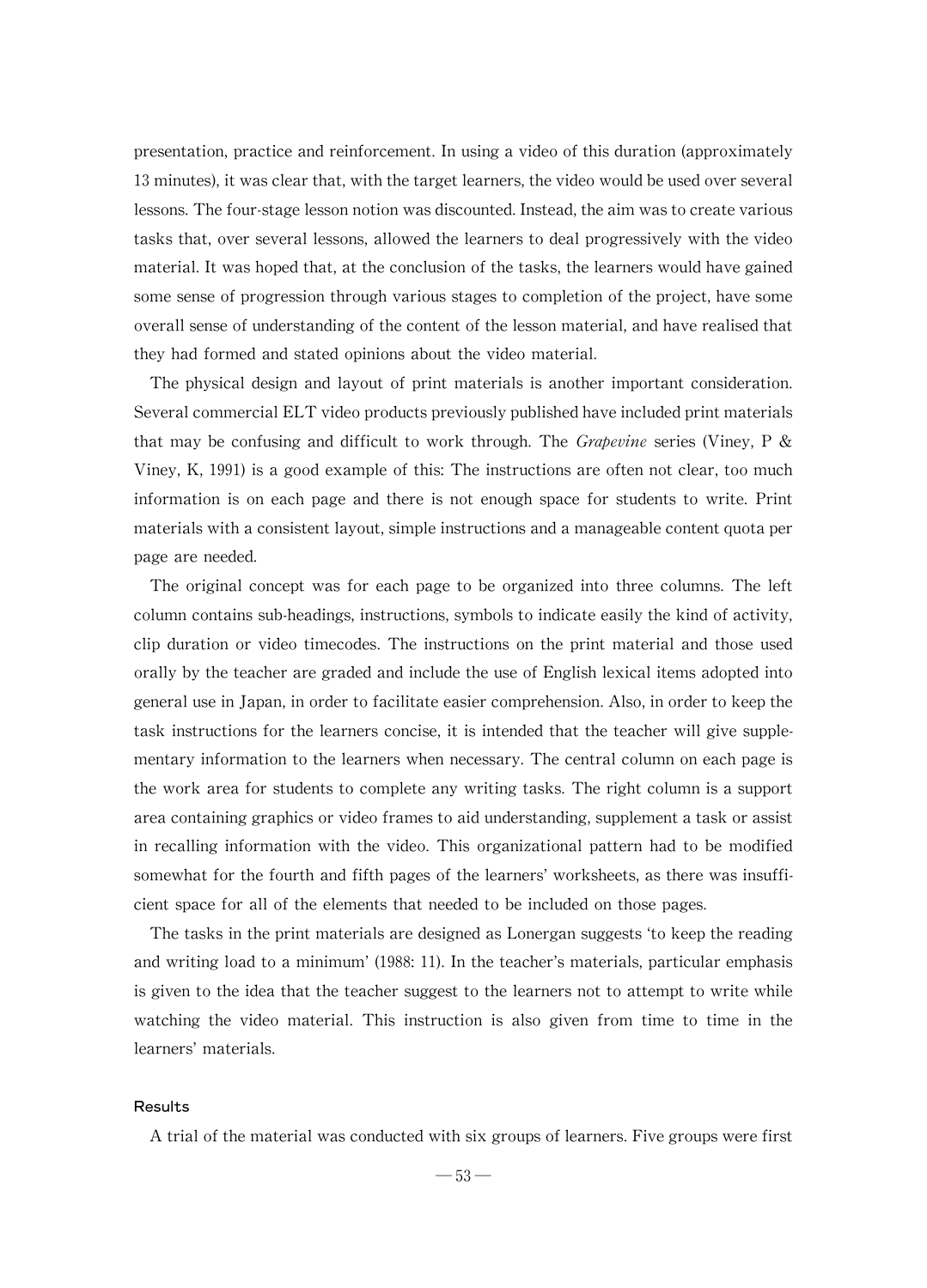or second year university or junior college students. One was a group of private company employees (mixed ages, all female, all Japanese, of mixed ability, in an elective Business English/English Oral Communication class).The classes had between 3 and 10 learners in attendance.

With all six groups, four pages of print materials were completed by the learners in two classes of eighty to ninety minutes duration. The most difficult tasks were the first two tasks on page one. There may be several reasons for this: poor supplementary explanation of how to complete the tasks by the teacher (this writer); unfamiliarity with the concept of having expectations from a particular genre; and perhaps differences between the structure and nature of television programmes broadcast domestically in Japan compared with those from other countries. It was found that when such notions as expectations of genre and mini-schemata were explained in detail, for example as in themes to be observed in a montage of images accompanied by musicused to open a television programme (as in Step One), learners were able to cope with the tasks better.

Subsequent tasks were much more easily accomplished by the learners. In particular, the scene description tasks on page three and the narration/dialogue prediction tasks on page four were particularly successful with the learners in the university and college. Most learners were at first rather apprehensive and reticent to speak, but became more responsive, confident and enthusiastic as they progressed further through the print materials. This can be attributed to an apparent growing sense of familiaritywith the types of tasks the learners were required to undertake and a realisation that they could handle those tasks despite the ungraded nature of the video material. That said, progress through the material was still slow and most of this stemmed from the basic difficulty most of the learners have with producing original spoken and written English.

# Conclusion

The off-air video clip used in this project would not seem at first to be appropriate for use with low-level learners due mainly to its ungraded language content. It did prove to be useable up to a point, however, because of careful choices that were made regarding the selection of the material and, even more importantly, the use of the video material in conjunction with the design and content of the accompanying print materials. The fact that the content is relevant to the learners' interests is important. Of greater importance is that the tasks are intended to concentrate on language (albeit limited) generated by the learners about the video, that there is very little attention paid to intensive listening tasks, that the tasks are manageable for the learners, that the use of the video is chunked into short